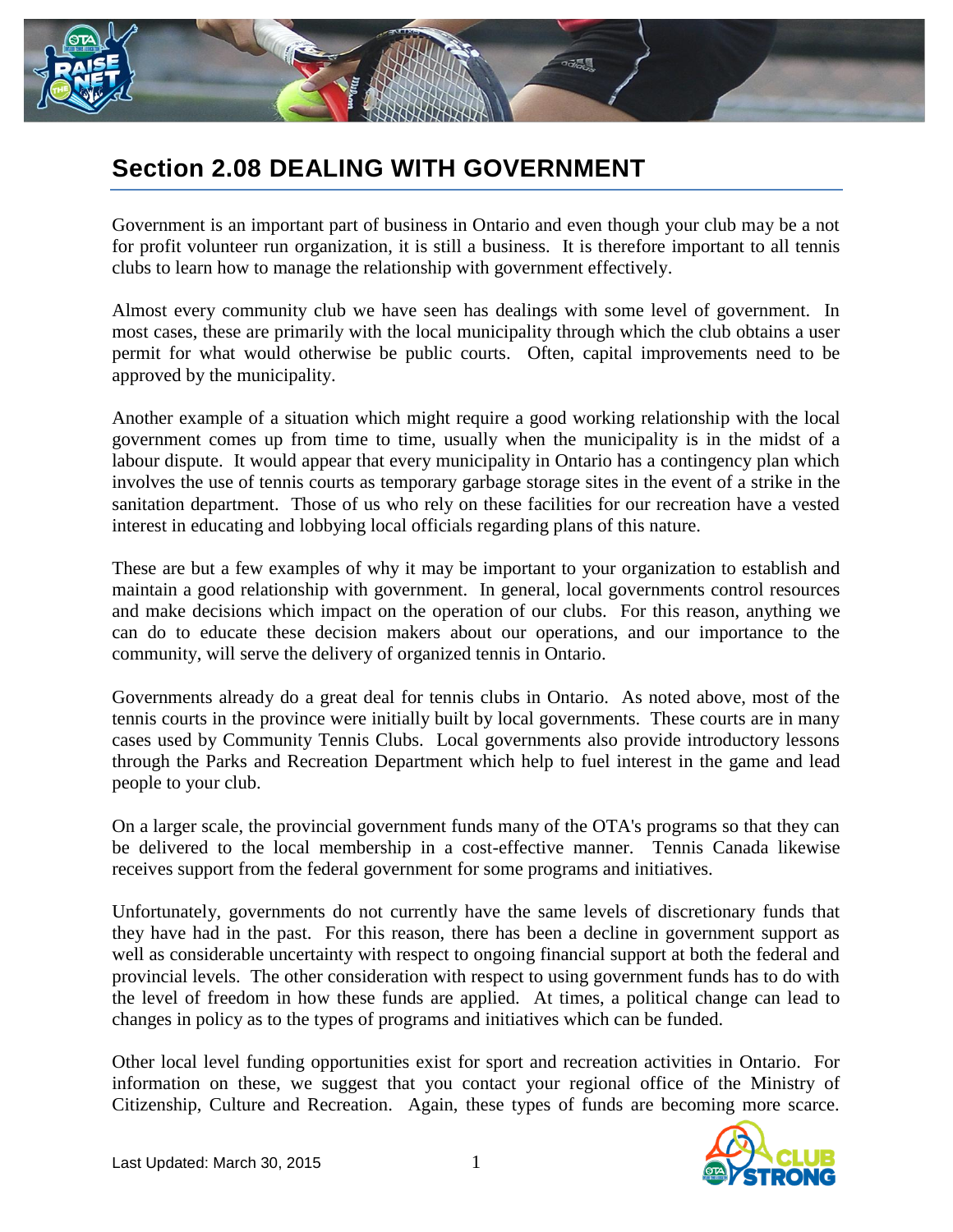

However, it does not hurt to investigate funding opportunities particularly if your club is embarking on a major capital project or new initiative. An example of a funding opportunity lies with the Ontario Trillium Foundation. Please visit their website at [www.trilliumfoundation.org](http://www.trilliumfoundation.org/) for more details.

For the most part, local clubs deal with the municipal government and establishing this relationship should be of primary concern. We would therefore like to suggest a few techniques which might help you to establish a strong relationship with the local municipal government. As well, in the event that an issue arises which impacts your club in a negative way, we have suggested a few methods of dealing with the local officials.

**Education within the municipality**. The more local politicians and bureaucrats know about your organization and community tennis in your municipality, the better. Invite your local alderman or counsellor to a major club event such as your opening social. As well, invite a representative from the local government to your club's annual general meeting. Both of these will serve to establish the relationship and demonstrate to the local officials that you run a good operation.

**Quick and timely responses to requests for information.** Community clubs are often required to submit specific paperwork to the municipality to receive a user permit for the courts. Any and all documentation should be complete and forwarded in good time. As well, you may receive questions from time to time with respect to the operation of your club. Again, we suggest that a quick response is in order.

**Ensure that any special initiatives which the club undertakes are communicated to the local officials.** As an example, if there is a special program for underprivileged children, then make sure the municipality is aware of it. It may not seem modest but it is important to "blow your own horn" from time to time. The same would apply to a special program for seniors, an initiative to get tennis introduced at the local elementary school or any other local level program to bring more people from your community into tennis. After all, if you hope to work with your municipality on future club improvements, you need to ensure that your club is a going concern and warrants such a partnership.

**Ensure that you are aware of the local issues and how they might impact your club.** We noted above the scenario where tennis courts could be used to store garbage during a labour disruption. Early action could avoid that.

**Do not hesitate to make representation to committees** if the issue has impact on you. This is all part of being heard by government. If you fail to make your position understood, you have no one to blame but yourselves if a decision is made which does not account for your needs. In jurisdictions where more than one community club exists, a coordinated group effort involving several clubs could well be in order to ensure that local officials get a clear understanding of the "scope" of an issue and a consistent message about what is best for the tennis clubs. Often, an OTA regional organization can play a big lead role in making this happen. The volunteer Chair